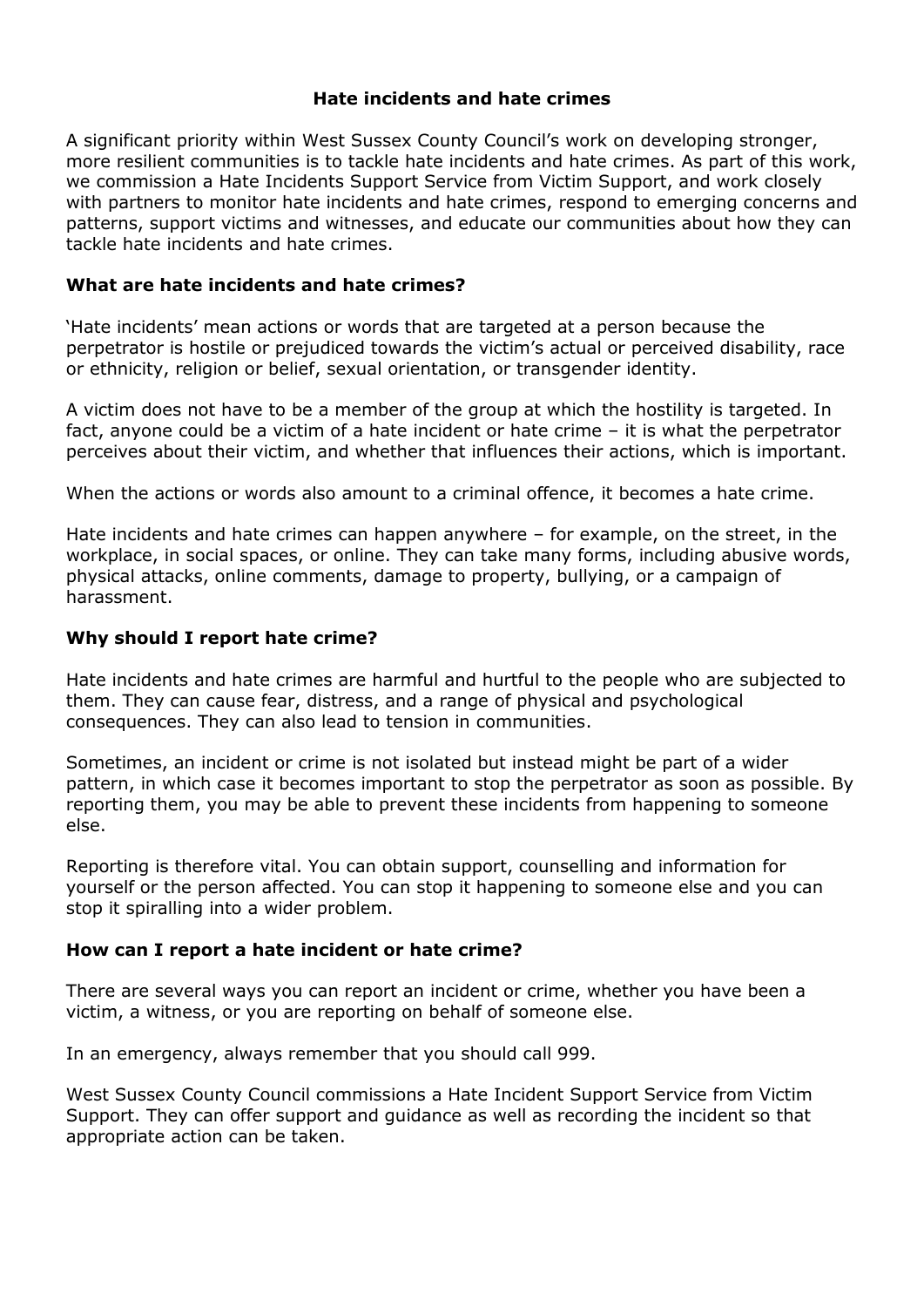You can contact them by email or phone:

- Email: [sussexhateincidentreport@victimsupport.org.uk;](mailto:sussexhateincidentreport@victimsupport.org.uk)
- Phone: 0808 168 9274 (Freephone).

You do not have to give your name, although you can obtain follow-up support if you need it by leaving your details. You will not necessarily need to give a formal statement, have contact with the police, or attend court.

For more information, and an online easy-reporting form, see [https://www.westsussex.gov.uk/fire-emergencies-and-crime/report-problems-in-your](https://www.westsussex.gov.uk/fire-emergencies-and-crime/report-problems-in-your-area/report-hate-crimes/)[area/report-hate-crimes/.](https://www.westsussex.gov.uk/fire-emergencies-and-crime/report-problems-in-your-area/report-hate-crimes/)

### **What does being a Hate Crimes Ambassador involve?**

Sussex Police has launched an initiative that will see Hate Crime Ambassadors established in the communities of Sussex. West Sussex County Council actively supports this and we have recruited a significant number of Ambassadors from our staff cohort and within our communities.

They are looking for people who are interested in raising awareness of what hate crime is and encouraging victims to report to police or partner agencies across Sussex. Ambassadors attend a two hour coaching session at a time and location that is convenient, and have the opportunity to refresh and enhance knowledge and understanding at regular intervals. Ambassadors are given information about what hate crime is, how it can be reported and what happens when it is.

There are no firm expectations of Ambassadors, and no monitoring. The Police simply want everyone who signs up to consider how they can integrate the role into their daily lives, work and interactions, in any way that is appropriate for them. So far, this has included giving talks to community groups, being a visible advocate of reporting, challenging incidents and inappropriate language, and simply being aware of hate crime in order to support people when necessary.

This is an important initiative which can help us to raise the profile of hate crimes and how they can be reported and tackled. In doing so, you can help to make West Sussex a safer place for everyone.

### **Where can I obtain more support if I need it?**

West Sussex County Council has a dedicated team that is working on hate incidents and hate crimes. They are called the Vulnerable Individuals Team, which sits within the Community Safety and Wellbeing Team.

The manager of the team is Beverly Knight and you can contact her at [Beverly.knight@westsussex.gov.uk](mailto:Beverly.knight@westsussex.gov.uk) or 0330 222 4223.

Rob Rhodes-Kubiak is the Principal Community Safety Officer, Vulnerable Individuals who leads on our work to raise awareness of support and reporting mechanisms. You can contact him at [Robert.rhodes-kubiak@westsussex.gov.uk](mailto:Robert.rhodes-kubiak@westsussex.gov.uk) or 0330 222 3858.

Otherwise you can talk to your local Principal Community Officer for more advice.